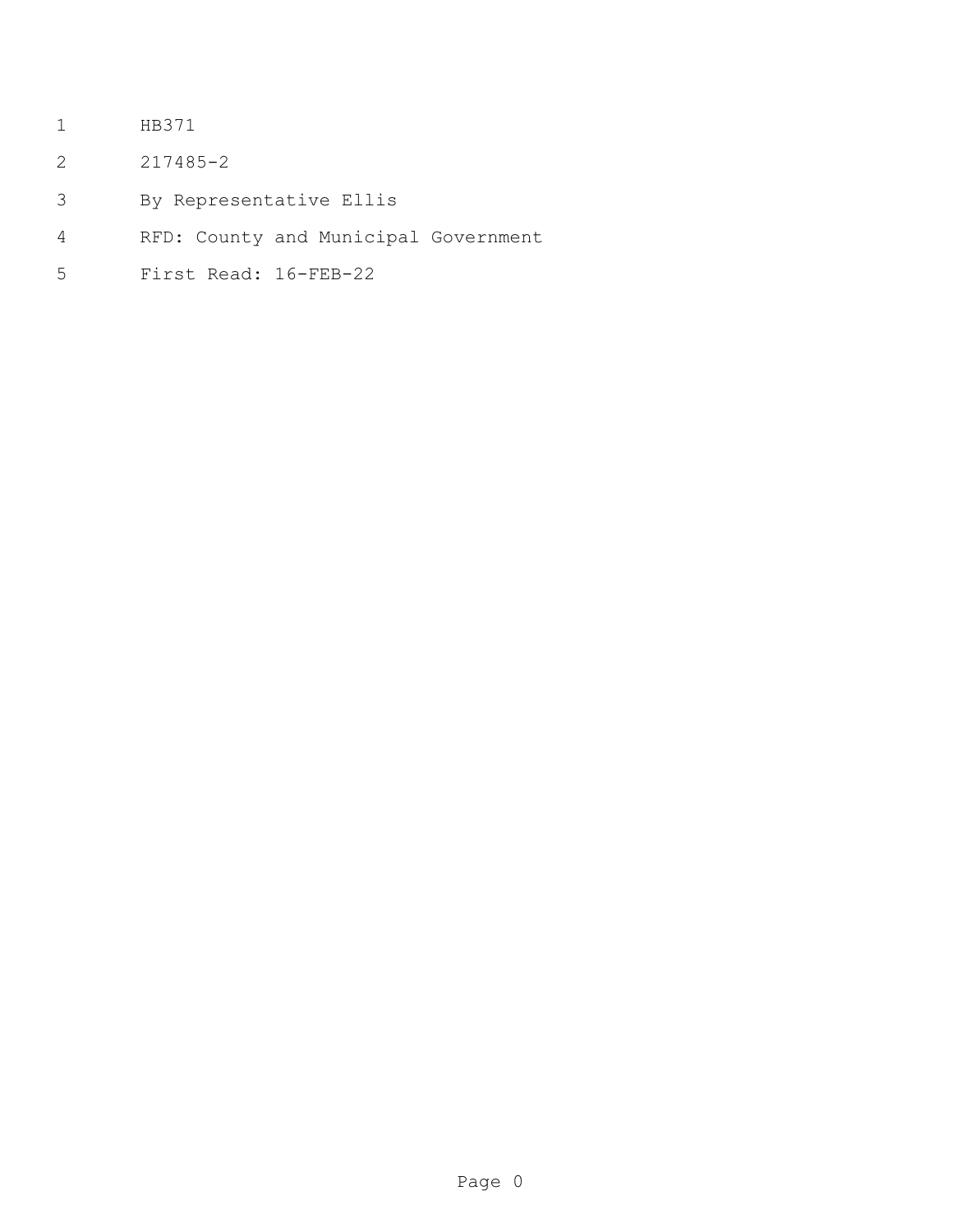| $\mathbf 1$   | 217485-2:n:02/15/2022:CMH/bm LSA2022-584R1                            |
|---------------|-----------------------------------------------------------------------|
| 2             |                                                                       |
| 3             |                                                                       |
| 4             |                                                                       |
| 5             |                                                                       |
| 6             |                                                                       |
| 7             |                                                                       |
| 8             | Existing law provides for the sale of tax<br>SYNOPSIS:                |
| $\mathcal{G}$ | liens for unpaid taxes through public auction.                        |
| 10            | This bill would clarify that the tax                                  |
| 11            | collecting official of a county may conduct public                    |
| 12            | tax lien auctions through an online method.                           |
| 13            |                                                                       |
| 14            | A BILL                                                                |
| 15            | TO BE ENTITLED                                                        |
| 16            | AN ACT                                                                |
| 17            |                                                                       |
| 18            | Relating to taxation; to amend Sections 40-10-180,                    |
| 19            | $40-10-182$ , $40-10-183$ , $40-10-185$ , $40-10-186$ , $40-10-187$ , |
| 20            | 40-10-188, 40-10-191, 40-10-193, 40-10-194, and 40-10-197,            |
| 21            | Code of Alabama 1975; to authorize and provide procedures for         |
| 22            | the use of an online public auction for the collection of             |
| 23            | delinquent property taxes.                                            |
| 24            | BE IT ENACTED BY THE LEGISLATURE OF ALABAMA:                          |
| 25            | Section 1. Sections 40-10-180, 40-10-182, 40-10-183,                  |
| 26            | $40-10-185$ , $40-10-186$ , $40-10-187$ , $40-10-188$ , $40-10-191$ , |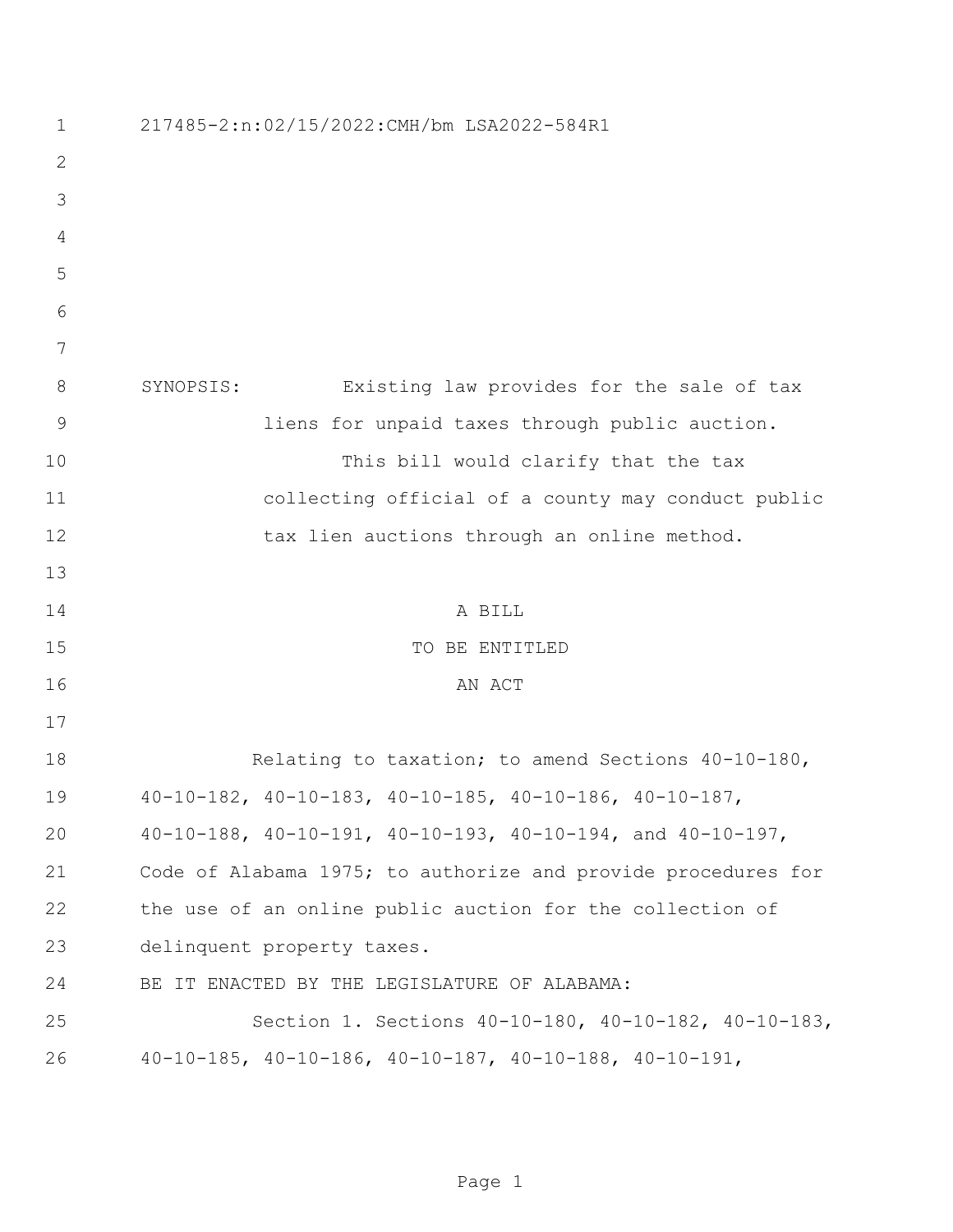40-10-193, 40-10-194, and 40-10-197, Code of Alabama 1975, are amended to read as follows:

"§40-10-180.

 "(a) The Legislature declares that the purpose of this article is to provide counties with an alternative remedy for collecting delinquent property taxes by the sale of a tax lien.

8 "(b) The tax collecting official for each county shall have the sole authority to decide whether his or her county shall utilize the sale of a tax lien or the sale of property to collect delinquent property taxes and the method decided by the tax collecting official shall apply to all real property in that county for the year so decided.

 "(c) The tax collecting official's decision to change the current remedy used for collecting delinquent property taxes shall be published on the tax collecting official's website or by advertising once a week for three consecutive weeks in a newspaper with general circulation in that particular county, all of which shall occur not later than October 1 when the property taxes become due and payable.

"§40-10-182.

 "(a) All tax liens representing unpaid and delinquent taxes on real property shall be subject to a tax lien auction or a tax lien sale.

25 "(b)(1) The If the sale of a tax lien is chosen as the method to collect delinquent property taxes, the tax collecting official of any county shall conduct a public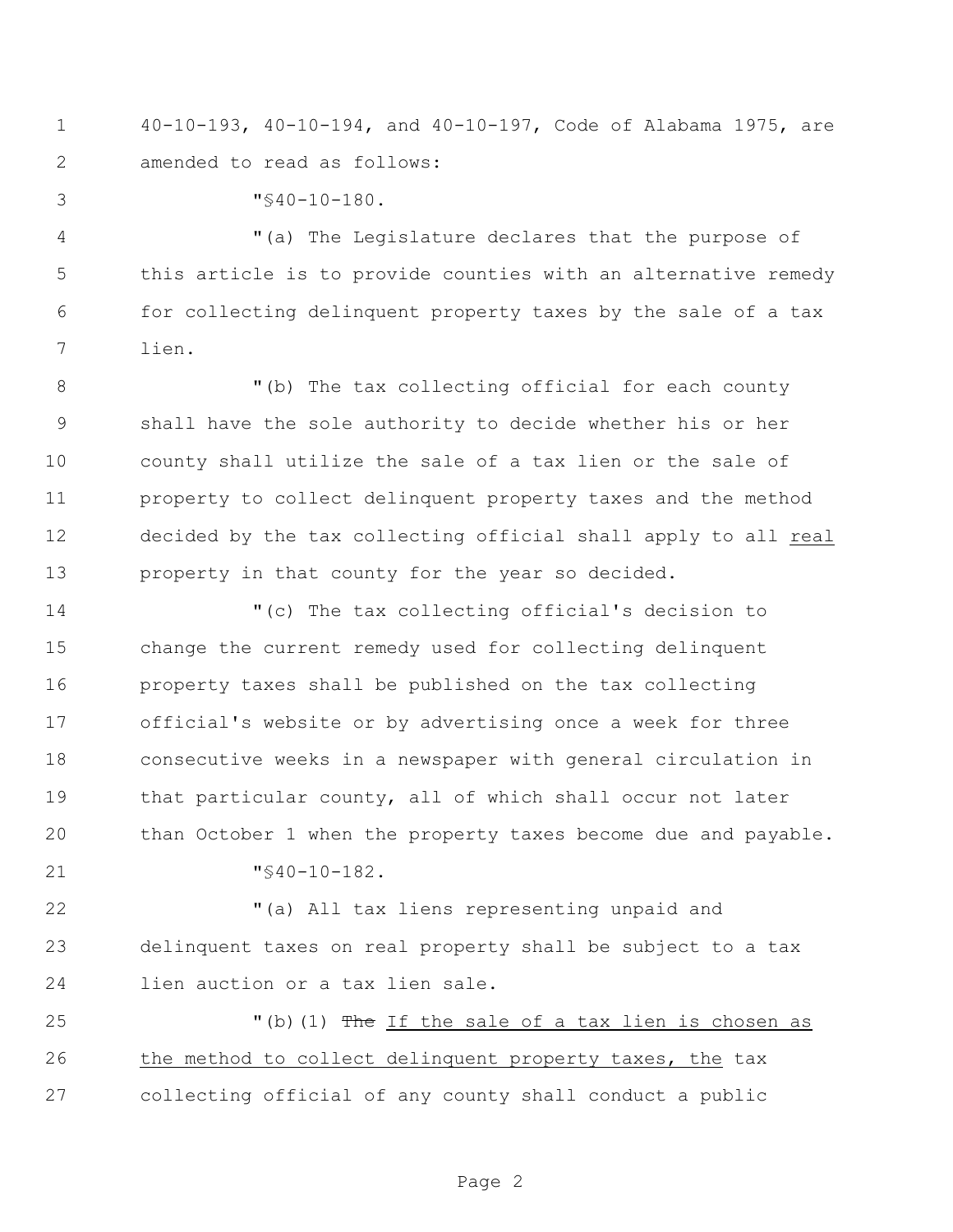auction for the sale and transfer of delinquent tax liens. The tax collecting official shall notify the delinquent taxpayer of the auction and all charges pursuant to Section 40-10-183 at least 30 days prior to the tax lien auction by first class mail and by any one of the following:

 "a. Advertising for once a week for three consecutive weeks in a newspaper with general circulation in 8 the county where the property is located.

 "b. Advertising on an online website controlled by the tax collecting official and accessible from the tax collecting official's website.

 "c. Posting at the courthouse of the county and if possible in a public place in the precinct where the property is located.

15 The notices shall declare the time, the method, whether online or in person, and the location of the auction.

 "(c) The tax collecting official may auction or sell 18 tax liens representing delinquent taxes for any year taxes are delinquent and unpaid.

"§40-10-183.

**"Prior** At least 30 days prior to any tax lien auction, the tax collecting official shall prepare and maintain a list of all tax liens. The list shall be known as the tax lien auction list and shall contain all of the following: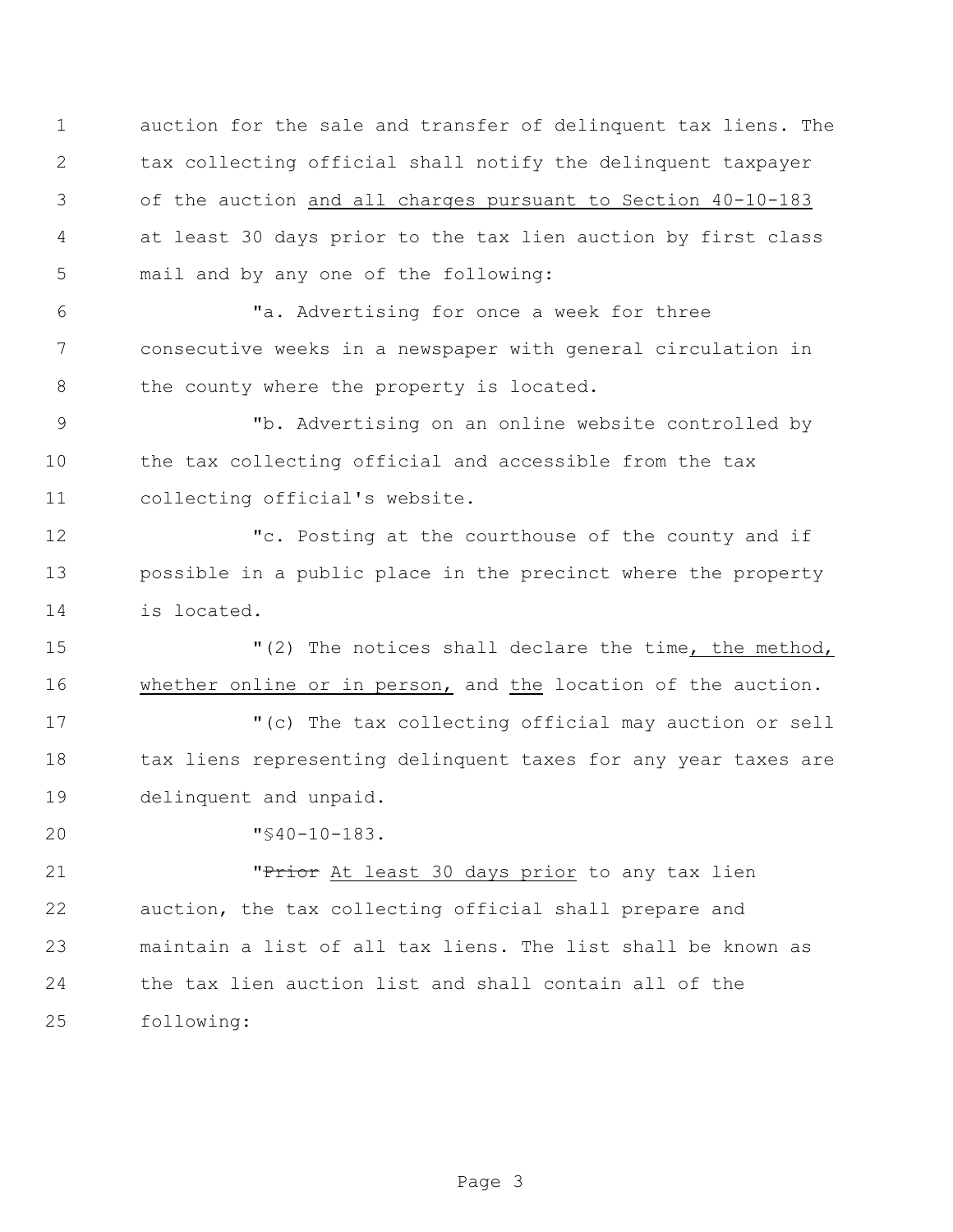"(1) The names of the several persons appearing in the latest tax roll as the respective owners of tax-delinquent properties.

 "(2) A description of each property as it appears in the latest tax roll.

 "(3) The year or years for which taxes are delinquent on each property.

8 T(4) The principal amount of the delinquent taxes and the amount of accrued and accruing interest thereon and penalties, fees, and administration costs pursuant to Section 40-10-184(b) to the day of the proposed tax lien auction 12 relating to each year of assessment.

"§40-10-185.

 "When a tax lien is offered for auction or sale, it 15 shall not be necessary to list, auction, or sell it as being against the property of any specific person. The auction or sale is not invalid by reason of the fact that the property was assessed in the name of a person other than the rightful owner or to a person unknown, if the description and the uniform parcel number of the real estate in the tax lien auction list is sufficient to identify it and the amount of taxes, interest, penalties, fees, and costs for which its tax lien is to be auctioned or sold.

"§40-10-186.

 "(a) The purchase price for a tax lien shall be the amount of delinquent taxes plus any interest, penalties, fees, and costs accrued as of the date of the auction or sale.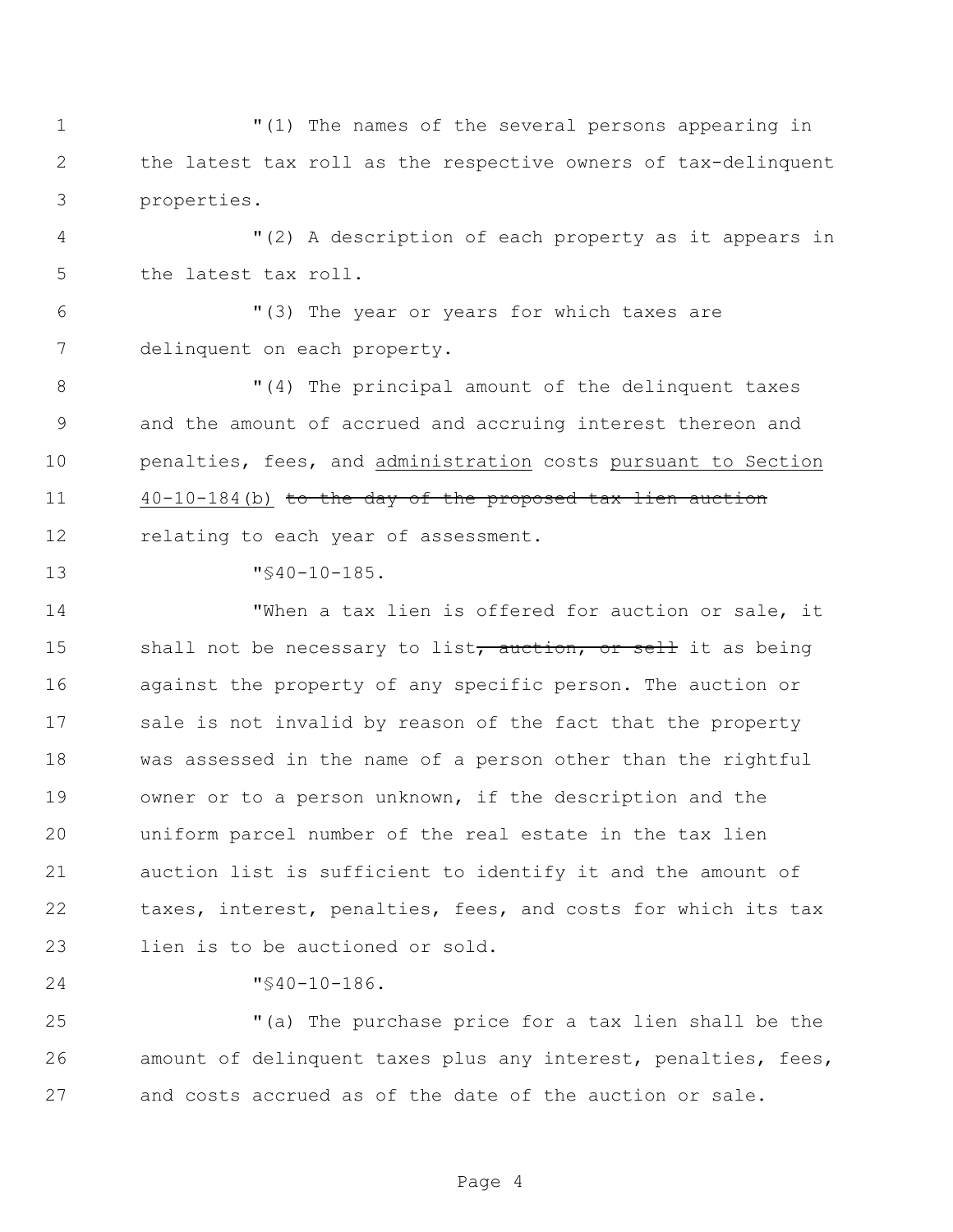"(b) The purchase price for a tax lien shall be paid 2 in a form acceptable to the tax collecting official in cash or 3 immediately available certified funds not later than one hour before close of business on the date of the auction or sale or, if the auction is online, not later than the close of business two days following the date of the auction.

 "(c) The purchase price for a tax lien received by the tax collecting official shall be credited to the tax collecting official for purposes of calculating commissions, if any, on taxes collected by the tax collecting official pursuant to Section 40-5-4.

"§40-10-187.

 "(a) The tax collecting official, upon receipt of 14 the purchase price, shall make, execute, and deliver a tax lien certificate to each purchaser at a tax lien sale or auction or to each assignee thereafter and shall collect from the purchaser or assignee a fee of five dollars (\$5) for each tax lien certificate. The tax lien certificate shall be in a form provided by the Department of Revenue and shall also include a certificate of redemption form as provided in Section 40-10-194.

 "(b) A tax lien certificate shall evidence the auction or sale or assignment to the holder of the tax lien certificate of the delinquent and unpaid taxes, penalties, interest, fees, and costs set forth therein and represented by the tax lien.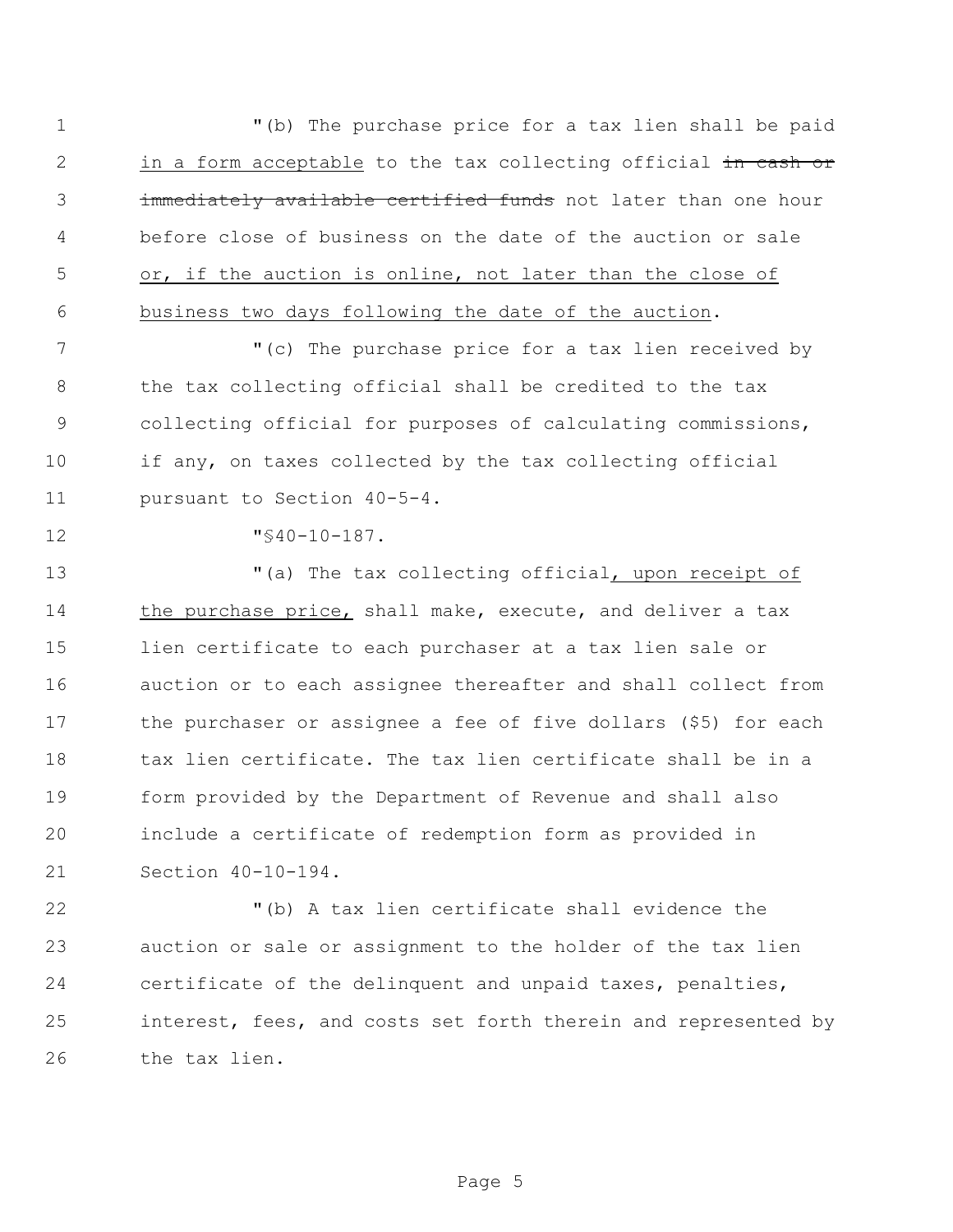"(c) A tax lien certificate shall bear the interest rate per annum as bid on by the purchaser at the tax lien auction or as agreed upon by the purchaser at the tax lien sale, until the tax lien certificate is redeemed as provided pursuant to Section 40-10-193 or Section 40-10-197. "(d) The tax lien certificate shall do all of the following: "(1) Describe the real property on which a tax lien is auctioned or sold as it is described in the tax lien auction list. "(2) Specify the date on which the tax lien was auctioned or sold to the original purchaser. "(3) Specify the year of assessment to which the tax lien relates and the amount for which the tax lien was auctioned or sold to the original purchaser. "(4) Recite the amount of all taxes, penalties, interest, fees, and costs due on the property, which relate to 18 the year of assessment described in subdivision (3), as of the date specified in subdivision (2).  $(5)$  Recite that the certificate bears interest at the rate per annum bid on by the purchaser at the tax lien auction or agreed upon at the tax lien sale on the amount described in subdivision (4) from the date specified in subdivision (2). "(e) The purchaser of a tax lien certificate may transfer and assign the certificate to any person, and the transferee of a tax lien certificate may subsequently transfer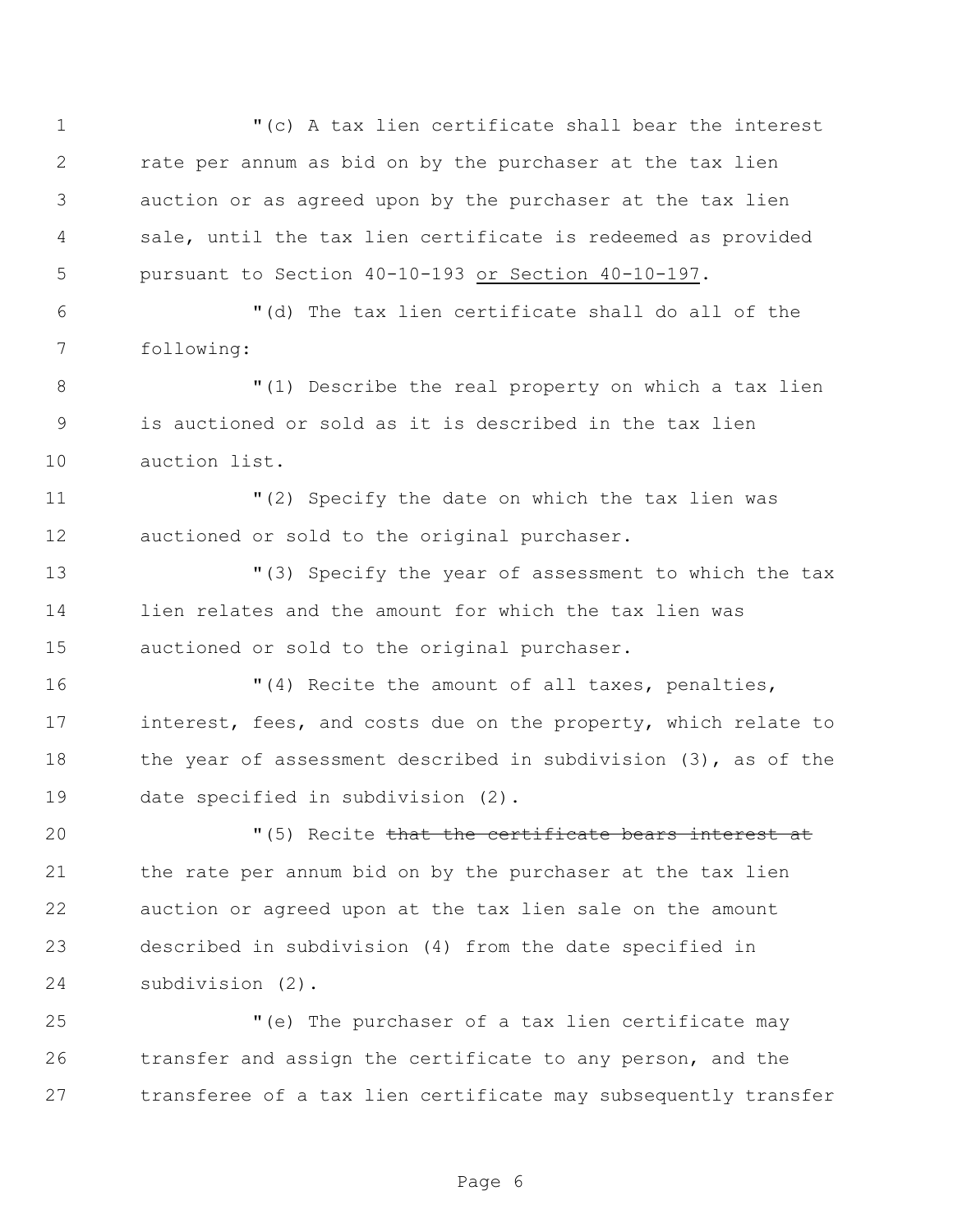1 the certificate to any other person. The transferor of a tax lien certificate shall endorse the certificate and shall swear to the endorsement before a notary public or other officer empowered to administer oaths. The transferee shall present the endorsed tax lien certificate to the tax collecting official who prepared and executed the certificate, or his or her successor, who, for a fee of five dollars (\$5), shall acknowledge the transfer on the certificate and shall make note of the transfer on the record of tax lien auctions and sales kept as provided in Section 40-10-188. An assignment and transfer as provided in this subsection shall vest in the assignee all the right and title of the original purchaser.

 "(f) A security interest in a tax lien certificate may be created and perfected in the manner provided for general intangibles under Title 7. Notice of the security interest shall be given to the tax collecting official pursuant to Section 7-9A-406 and as otherwise required by law.

 $\blacksquare$  (g) Within  $\pm 0$  30 days of a completed tax lien auction or sale, the tax collecting official shall send notice to the property owner for whom the property was assessed informing the property owner that the tax lien has been auctioned or sold. The notice shall include the date of 23 auction or sale and the name and address of the purchaser and shall be made by first class mail to the address listed in the assessment.

```
26 "§40-10-188.
```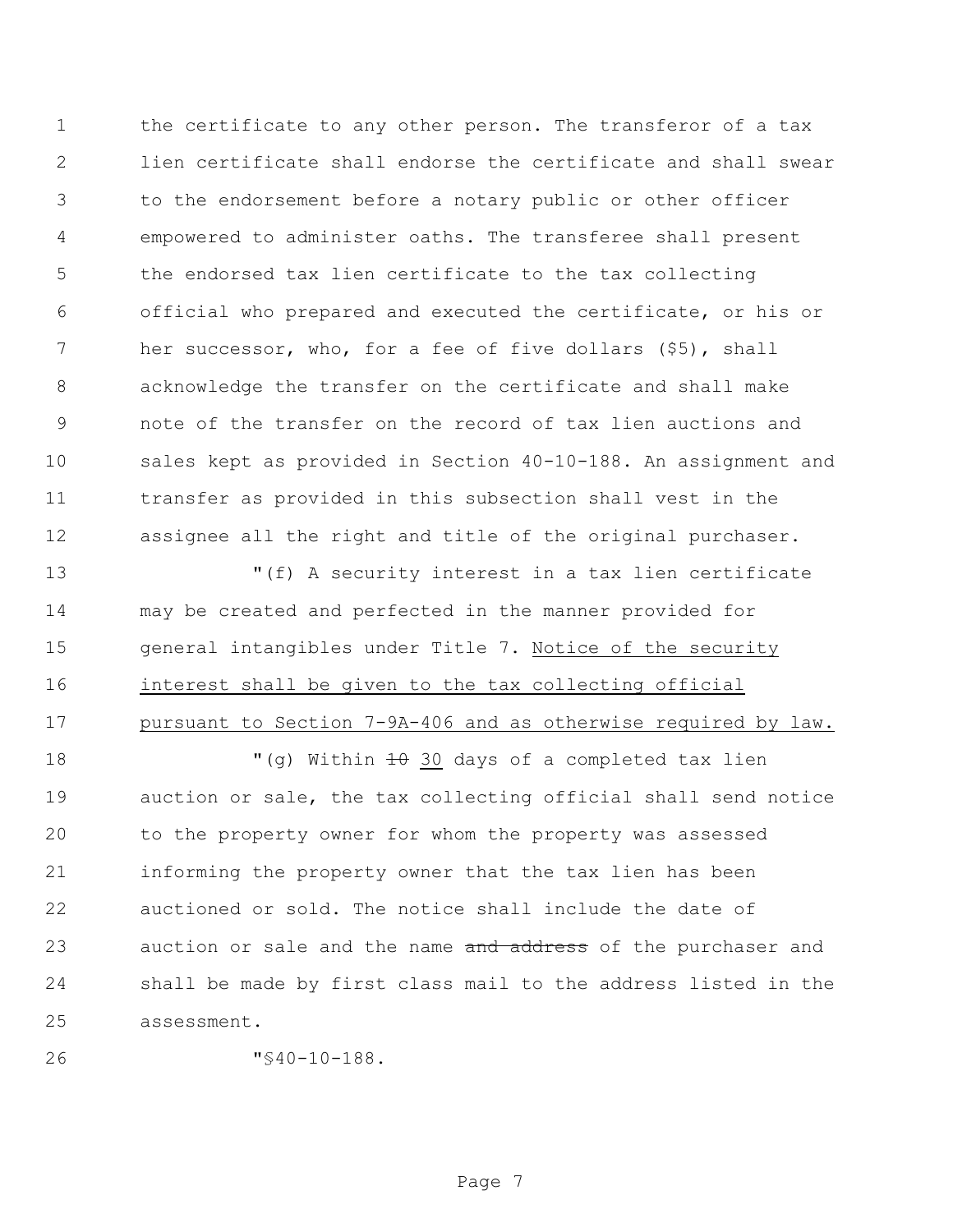"The tax collecting official shall make a correct record of all auctions and sales of tax liens in a durable book or an electronic file, which shall be known as the record of tax lien auctions and sales, containing all of the following: "(1) The date of auction or sale. "(2) A description of each parcel and uniform parcel number on which a tax lien was auctioned or sold. "(3) The year of assessment to which the tax lien relates. "(4) The name and address of the property owner for whom the property was assessed, if known. "(5) The name and address of the original purchaser of the tax lien. "(6) The total amount of taxes, interest, penalties, fees, and costs due on the tax lien, which relate to the year of assessment, as described in Section 40-10-187, as of the date of the auction or sale of the tax lien to the original purchaser. "(7) The interest rate bid on by the purchaser at the tax lien auction or as agreed by the purchaser at the tax lien sale. "(8) The amount of any subsequent taxes, penalties, interest, fees, and costs paid by the original purchaser, or assignee, of the tax lien certificate as provided in Section 40-10-191 and the year of assessment to which the payment relates.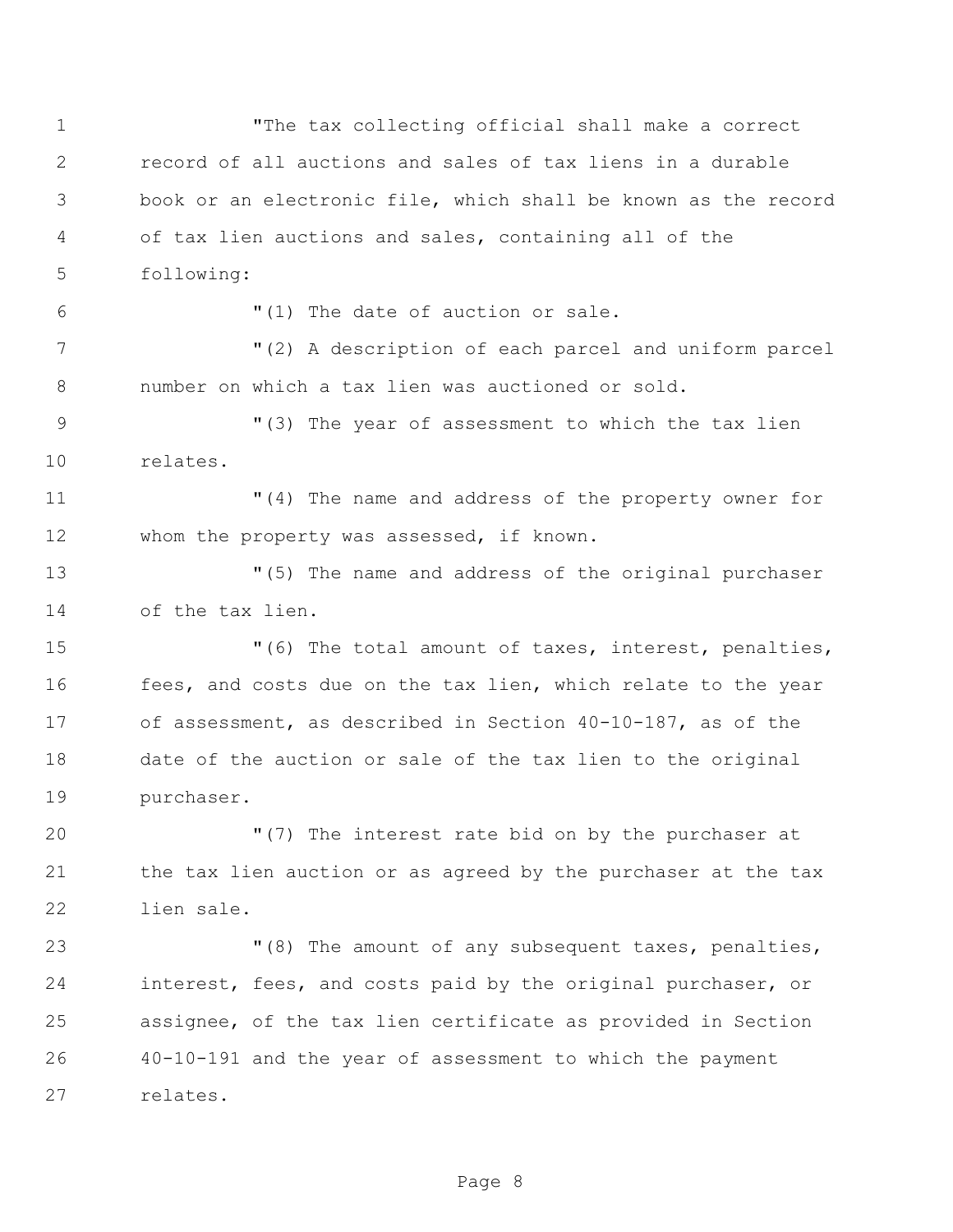| $\mathbf 1$ | "(9) The name and address of the assignee, if any,              |
|-------------|-----------------------------------------------------------------|
| 2           | and the date of assignment of the tax lien certificate.         |
| 3           | "(10) Any security interest of which the tax                    |
| 4           | collecting official has been notified pursuant to Section       |
| 5           | $40-10-187(f)$ .                                                |
| 6           | $"$ (10) (11) The name and address of the person                |
| 7           | redeeming and the date of redemption.                           |
| 8           | " $(11)$ (12) The total amount paid for redemption.             |
| $\mathsf 9$ | $"$ \$40-10-191.                                                |
| 10          | "(a) The holder of a tax lien certificate shall have            |
| 11          | the first right to purchase the tax lien relating to a          |
| 12          | subsequent delinquency on the property described in the tax     |
| 13          | lien certificate of the holder. A holder of the certificate     |
| 14          | shall exercise this right between five and 30 days prior to     |
| 15          | the tax lien auction date, and the purchase by the holder       |
| 16          | shall be effective as of the date of the tax lien auction as    |
| 17          | if the holder has been the winning bidder. A holder of the      |
| 18          | certificate who exercises this right, upon payment of the       |
| 19          | purchase price, shall be issued a certificate of purchase in    |
| 20          | accordance with Section 40-10-187 and is entitled to the same   |
| 21          | interest rate as shown on the previous tax lien certificate.    |
| 22          | The owner of the property shall be notified within 30 days of   |
| 23          | the completion of the first right of purchase in accordance     |
| 24          | with Section $40-10-187(g)$ . The owner of the property may pay |
| 25          | the current year taxes due once the property owner redeems all  |
| 26          | outstanding tax liens on the property.                          |

Page 9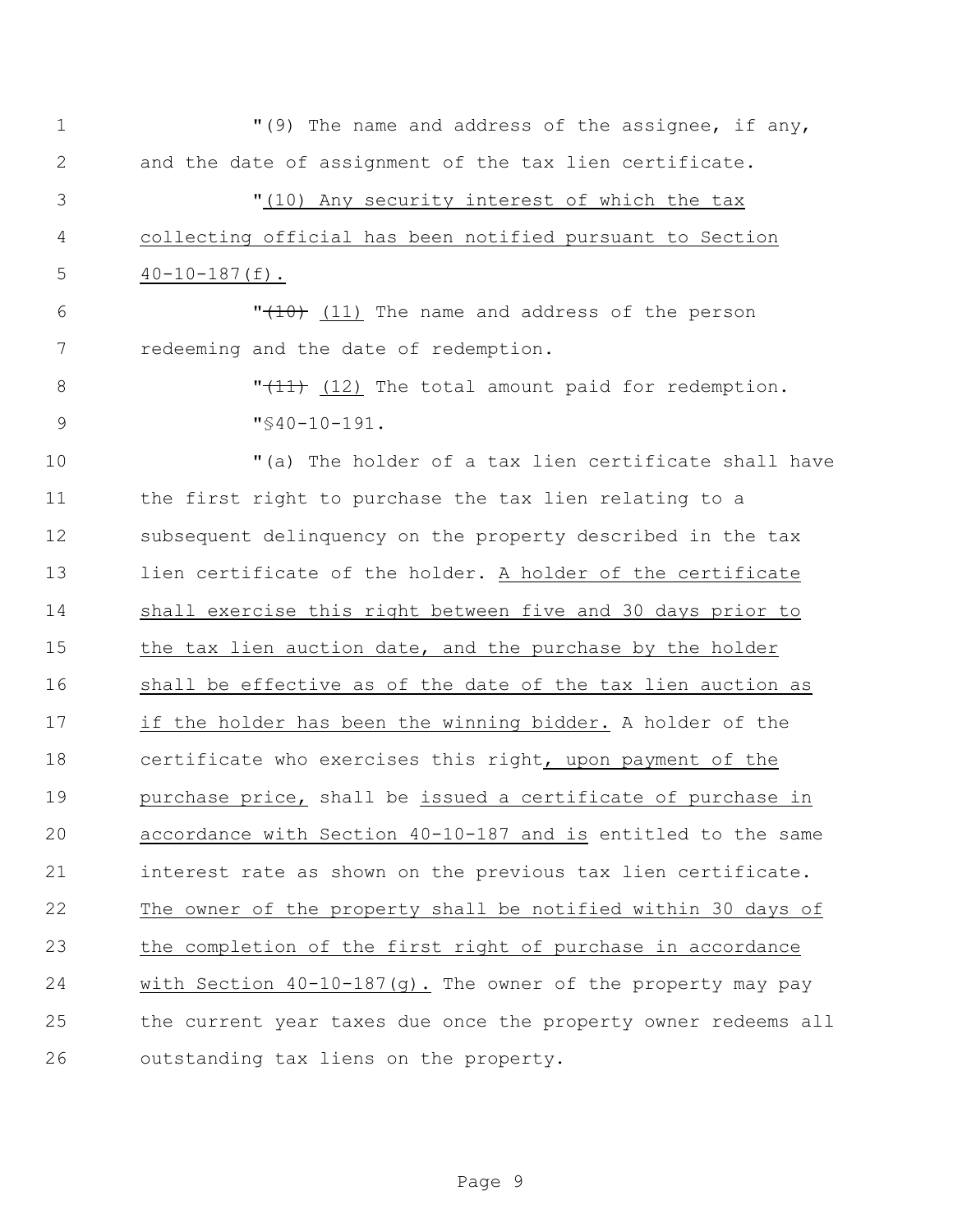"(b) In the event that a mortgagee is or becomes the holder of a tax lien certificate, the mortgagee may add all costs, fees, interest, penalties, and taxes regarding the tax sale to the principal of the loan. "(c) A holder of a tax lien certificate may abandon the certificate at any time upon notification given to the tax collecting official and the surrender of the tax lien certificate. Abandonment of a tax lien certificate relinquishes all rights of recovery of any monies or expenses. "§40-10-193. "(a)(1) Tax liens auctioned or sold may be redeemed by any of the following: 13 The owner, including a partial owner under Section 40-10-195, or his or her heirs or personal representative. "b. Any mortgagee or purchaser of the property or any portion of the property. "c. Any other person listed under subsection (a) of Section 40-10-120, if the property had been sold for taxes. "(2) Property may be redeemed under subdivision (1) by payment to the tax collecting official of the amount specified on the tax lien certificate as the total amount of delinquent tax, interest, penalties, fees excluding lost certificate fees provided in Section 40-10-190, and costs paid to purchase the tax lien, plus interest at the rate specified in the tax lien certificate, plus any due and owing taxes, interest, penalties, fees, and costs due. The tax collecting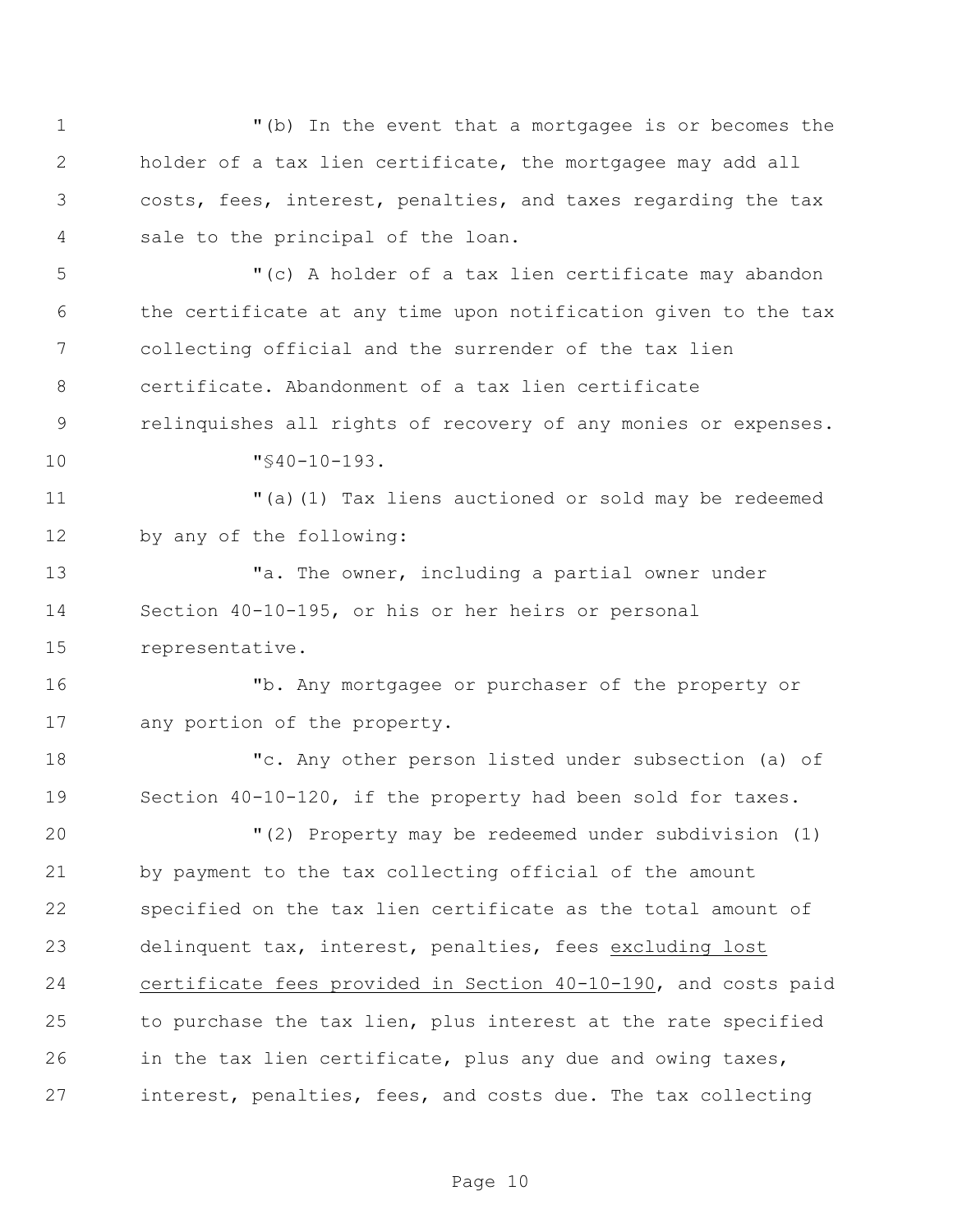official shall provide a separate receipt for any current taxes, interest, penalties, fees, or costs paid.

 "(b) Statutory fees paid by the holder of the tax lien certificate in connection with the tax lien certificate shall be added to the amount payable on redemption and shall also bear interest at the rate of interest specified in the tax lien certificate.

"§40-10-194.

 "(a) The tax collecting official shall, upon application to redeem a tax lien, and upon being satisfied 11 that the person applying has the right to redeem the tax lien, and upon payment of the amount due, issue to the person a certificate of redemption appended to a copy of the certificate of tax lien, giving the date of redemption, the amount paid, and by whom redeemed, and shall make the proper entries in the record of tax lien auctions or sales in his or her office. Upon issuance of the certificate of redemption, 18 the redemption is complete and perfected, the tax lien is satisfied, and the certificate of tax lien is void and of no effect other than to support a request for payment of redemption money pursuant to Section 40-10-196.

 "(b) For each certificate of redemption, the tax collecting official shall collect from the person to whom the certificate of redemption is issued a fee of ten dollars (\$10).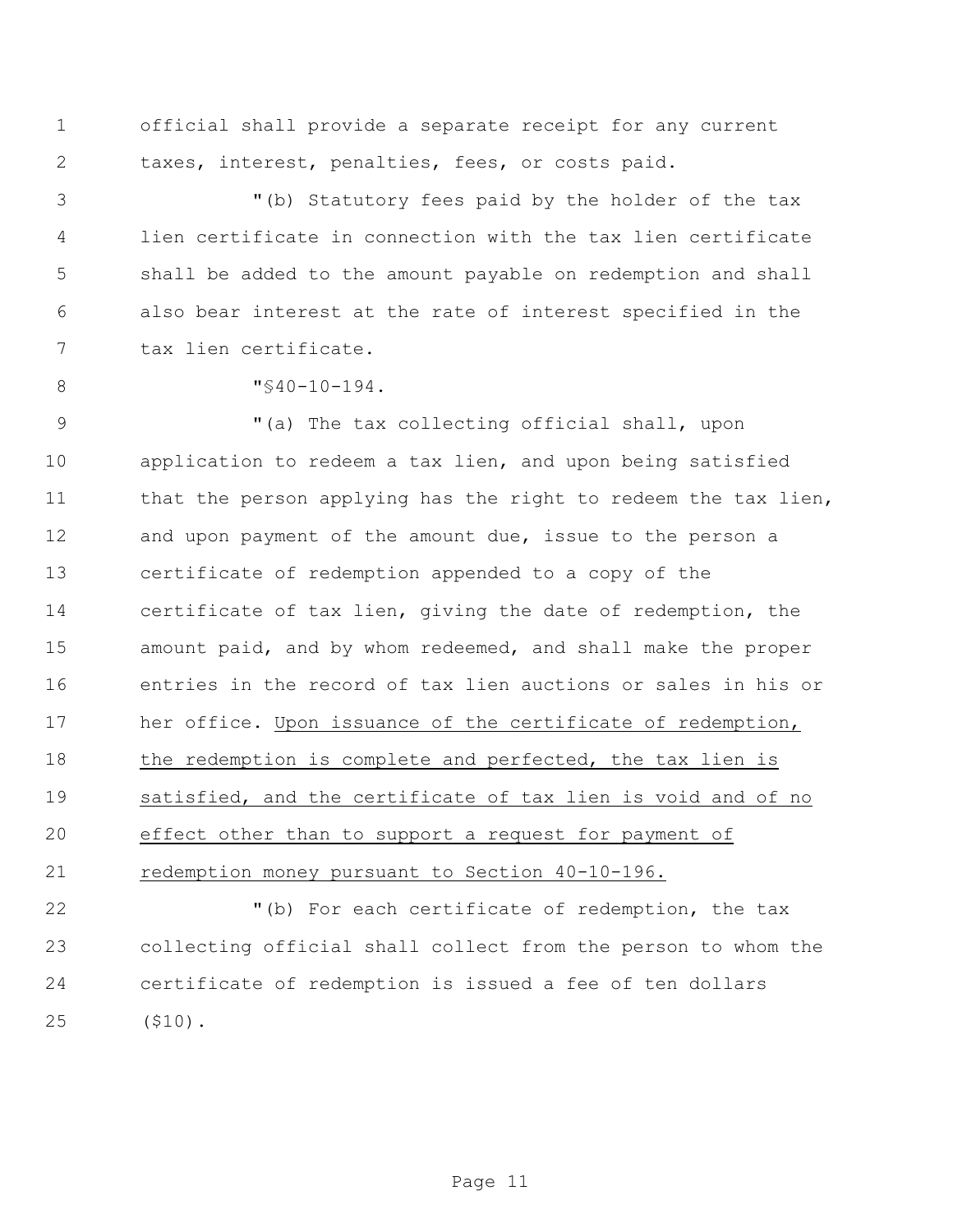"(c) The holder of a certificate of redemption may record the certificate with the recording officer of the county.

"§40-10-197.

 "(a) At any time not less than three years after the 6 auction or sale of a tax lien but not tater more than 10 years 7 after the auction or sale, if the tax tien is lien has not 8 been redeemed, the a holder of all of the sold tax lien 9 certificate certificates for a parcel of property may bring in the circuit court of the county in which the property is located an action to foreclose the right to redeem and quiet title to the property in the name of the holder of the tax 13 lien certificate. If any applicable law or court order prohibits bringing an action to foreclose the right to redeem and quiet title to the property, the limitation provided in this section shall be extended 12 months following the termination of the prohibition.

 "(b)(1) At least 30 days before filing a tax lien foreclosure action under this article, but not more than 180 days before the action is commenced, the holder of the tax 21 lien certificate certificates shall send notice of intent to file the foreclosure action by certified mail to all of the following:

24 The property owner of record, according to the property tax records of the county in which the property is located, at the owner's address shown in the records and at 27 the street address of the property if different.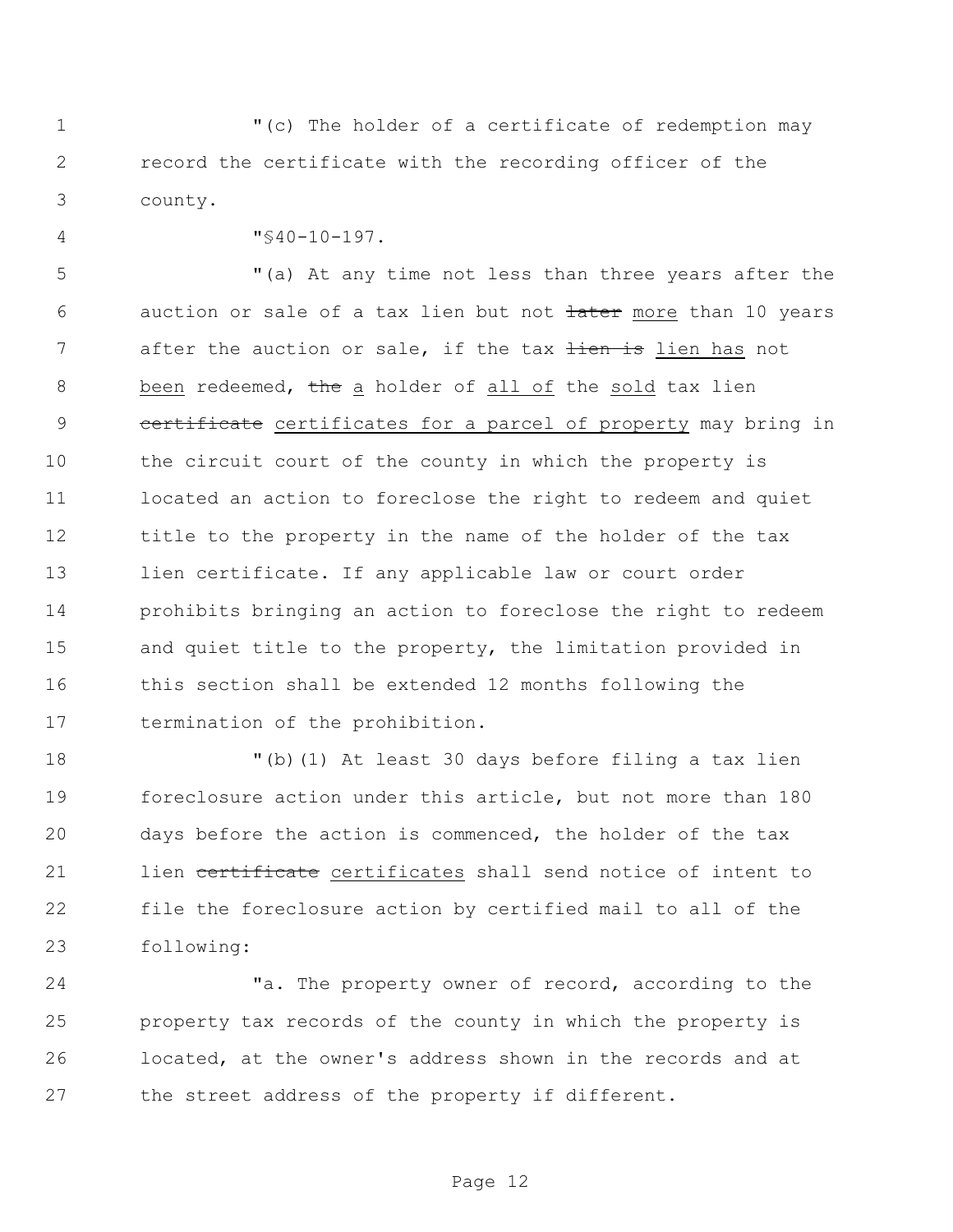"b. All holders of outstanding mortgages, judgment liens, or other liens on the property as recorded in the probate office of the county in which the property is located.

 "c. The tax collecting official of the county in which the property is located.

 "(2) The notice shall include the property owner's name, the uniform parcel number, the legal description of the property, the name and address of the holder of the tax lien certificate, and a statement that the holder proposes to file 10 a tax lien foreclosure action between as soon as 30 and but not later than 180 days after the date of mailing of the notice. If the holder fails to send the notice required by 13 this subsection, the court shall dismiss any tax lien foreclosure action filed under this article.

 "(c) The holder shall name as parties defendant to 16 the tax lien foreclosure action all persons entitled to redeem under this article. Upon filing the tax lien foreclosure 18 action, the holder shall file record a notice as provided by Section 35-4-131.

 "(d)(1) In a tax lien foreclosure action, if the court finds that the tax lien auction or sale is valid, that proper notice has been given, that the holder is the holder of all of the sold tax certificates on the property, and that the 24 tax tien has liens have not been redeemed, the court shall enter judgment foreclosing the right of the defendant or defendants to redeem and shall direct the circuit clerk to execute and deliver to the party in whose favor judgment is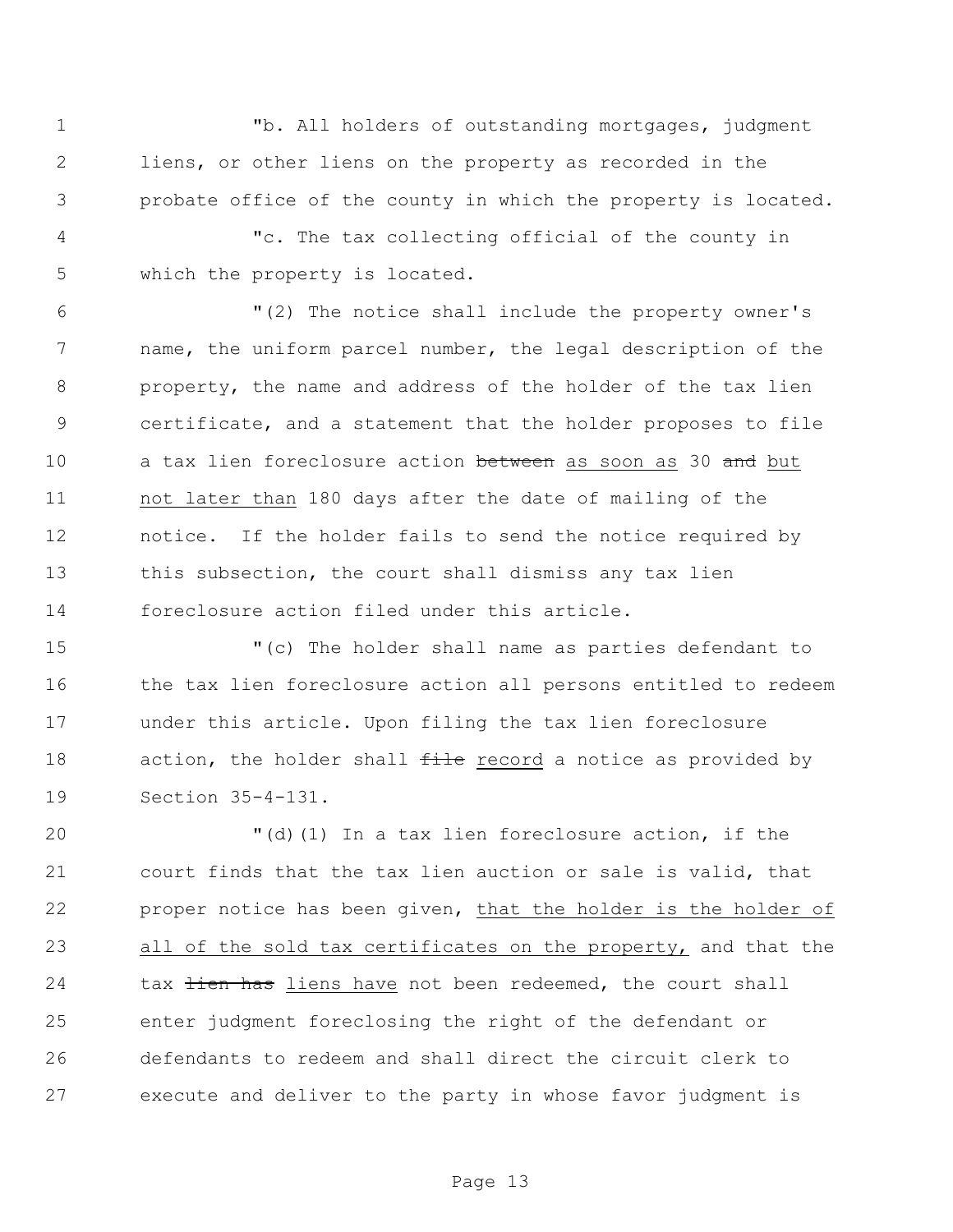entered a deed conveying the interests of the defendants in 2 the property described in the tax lien certificate certificates.

 "(2) After entry of judgment, a party whose rights 5 to redeem the tax tien liens are foreclosed has no further legal or equitable right, title, or interest in the property subject to the right of appeal and stay of execution as in other civil actions.

 "(e) The foreclosure of the right to redeem does not extinguish any easement or right-of-way on or appurtenant to the property or rights of any public utility or governmental 12 entity in the property, nor does it affect the rights of 13 holders of prior tax lien certificates.

 "(f)(1) The clerk's deed executed in accordance with subsection (d) shall include all of the following information: **"a.** The date of the judgment. 17 The number and style of the case. 18 The name of the plaintiff, who shall be known stated as the grantee. "d. The legal description of the property.

"e. The uniform parcel number of the property.

22 Tf. The date of the conveyance.

 "(2) The original deed shall be delivered to the plaintiff for recording in the probate records in the county in which the property is located.

 "(g) Any person who is entitled to redeem under this article may redeem at any time before judgment is entered,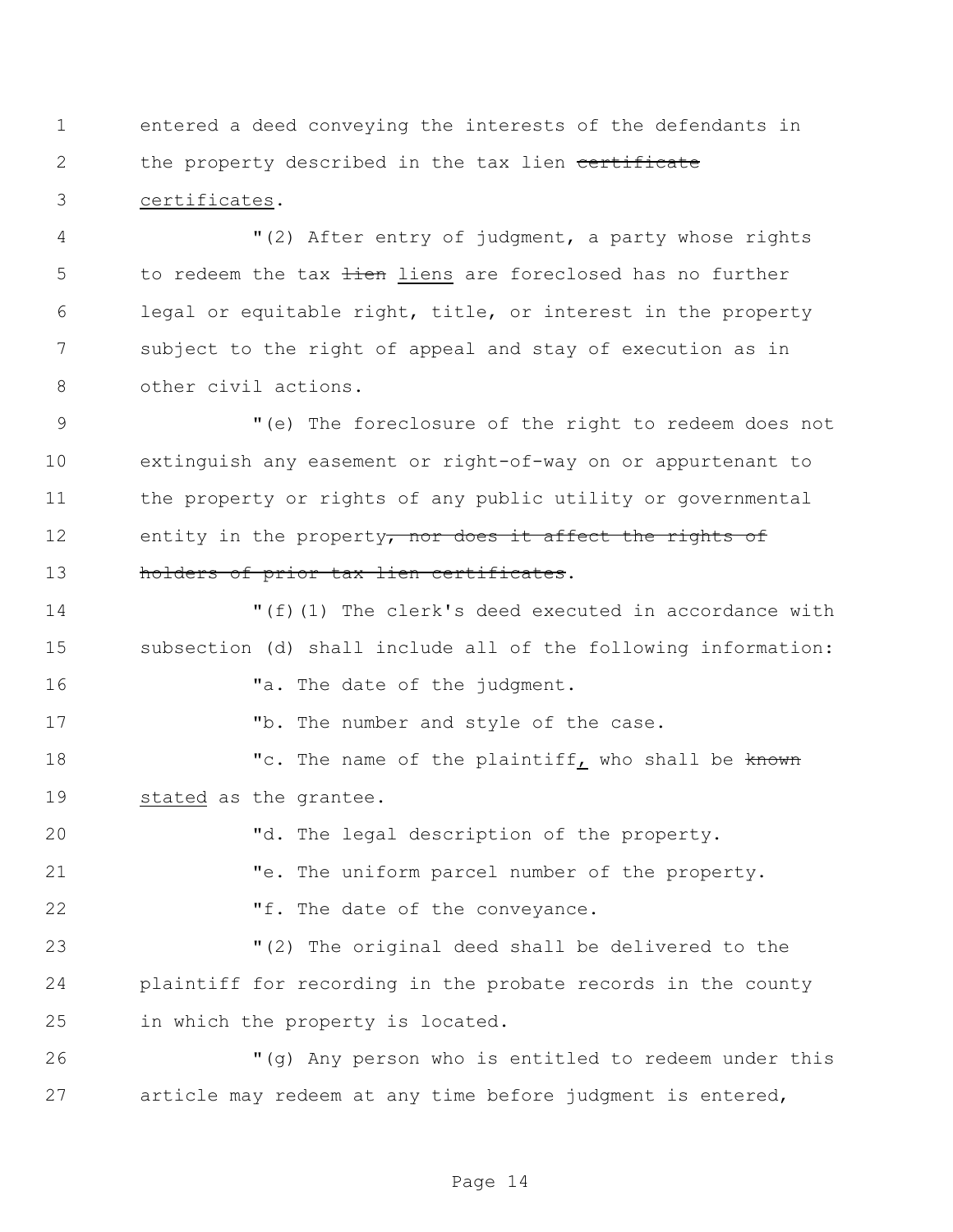notwithstanding that an action to foreclose has been commenced, by paying into the circuit court the redemption amount that would have been paid to the tax collecting official under Section 40-10-193 plus any other amounts determined by the court under this section. If the person who redeems has been served personally or by publication in the action, or if the person became an owner after the action began and redeems after a notice is recorded pursuant to 9 subsection (c), judgment shall be entered in favor of the **plaintiff against the person for** the redeeming party shall also pay into the court with the redemption amount the costs incurred by the plaintiff in the action, including reasonable attorney fees actually incurred, to be determined by the court. The court shall then order the tax lien certificates cancelled and the tax liens void, the redemption amount be paid to the tax collecting official, and the costs and attorney fees be paid to the plaintiff.

 "(h) If a tax lien that was purchased pursuant to this article is not redeemed and the holder of the tax lien certificate fails to commence a tax lien foreclosure action on or before 10 years from the date of the tax lien certificate, the tax lien certificate shall expire and the lien shall become void.

 "(i) If a judicial proceeding prohibits bringing a tax lien foreclosure action, the time of expiration under this section shall be extended by 12 months following the completion of the judicial proceeding."